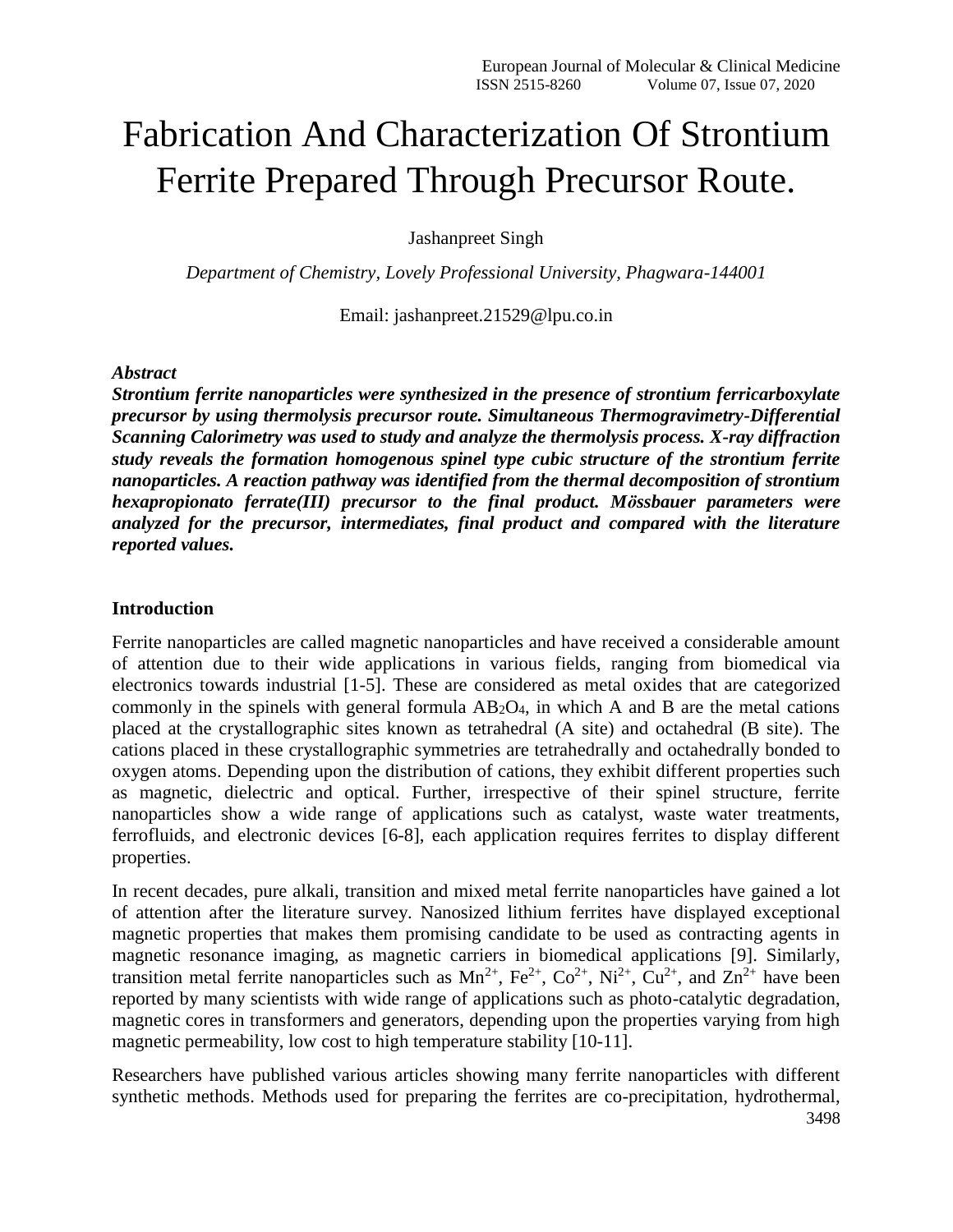auto-combustion, sol-gel, sonochemical, microwave assisted, polyol [12-16], out of which four methods mentioned first are the most common ones. These synthetic methods have both advantages as well as disadvantages. Advantages of these techniques are higher yields, milder reaction conditions, improved selectivity but certain disadvantages are crystal defects induced in the final products, high temperature is required, reaction time. Therefore, no method has been reported in the literature with complete advantages only. Keeping in view, we tried to adopt thermal decomposition method to prepare strontium ferrite using its ferri-hexapropionato counterpart. In order perform thermal decomposition, thermal technique such as simultaneous thermogravimetric along with differential thermal analysis has been adopted. The choosing of correct synthetic method plays a critical role for preparing the ferrite nanoparticles with desired properties and displaying the applications.

#### **Materials and Methods**

All the chemicals such as strontium nitrate (>99.9 %), ferric chloride (97 %), propionic acid (>99.5 %) were obtained from Sigma Aldrich and were used without further purification. Strontium ferricarboxylate precursor,  $Sr_3[Fe(CH_3CH_2COO)_6]_2$  was prepared by mixing solutions of salts of ferric chloride with strontium nitrate in their respective stoichiometry. Solution of carboxylic acid was added dropwise in order to obtain the desired precursor. The obtained solution mixture was stirred and the temperature  $60^{\circ}$ C is maintained till it changed into the transparent solution. Further, the obtained solution mixture was heated on water bath in order to obtain the product with brown color. The product was filtered using filter paper, washed with water and at last, kept in vacuum desiccator for overnight.

Thermal analysis was performed using Simultaneous non-isothermal thermograms (TG/DTG/DTA-DSC) were recorded on a Pyris Diamond Model (Perkin Elmer) and SDT Q600 (TA instruments) at a heating rate of  $5^{\circ}$ C min<sup>-1</sup> in flowing air atmosphere. Final strontium ferrite obtained from thermal decomposition was confirmed using Panalytical (PW3064) X-ray diffractometer, Mӧssbauer spectrometer.

#### **Results and Discussion**

Mössbauer spectrum of the as-synthesized precursor (Fig. 1) indicate a doublet with  $\delta$  values lie between 0.32-0.36 mm/s and  $\Delta$  values lying between 0.40-0.51 mm/s [17]. The obtained values are attributed to the high spin nature of Fe (III) with octahedral symmetry in which iron is bonded to six propionate ligands through oxygen atom of carboxylate groups.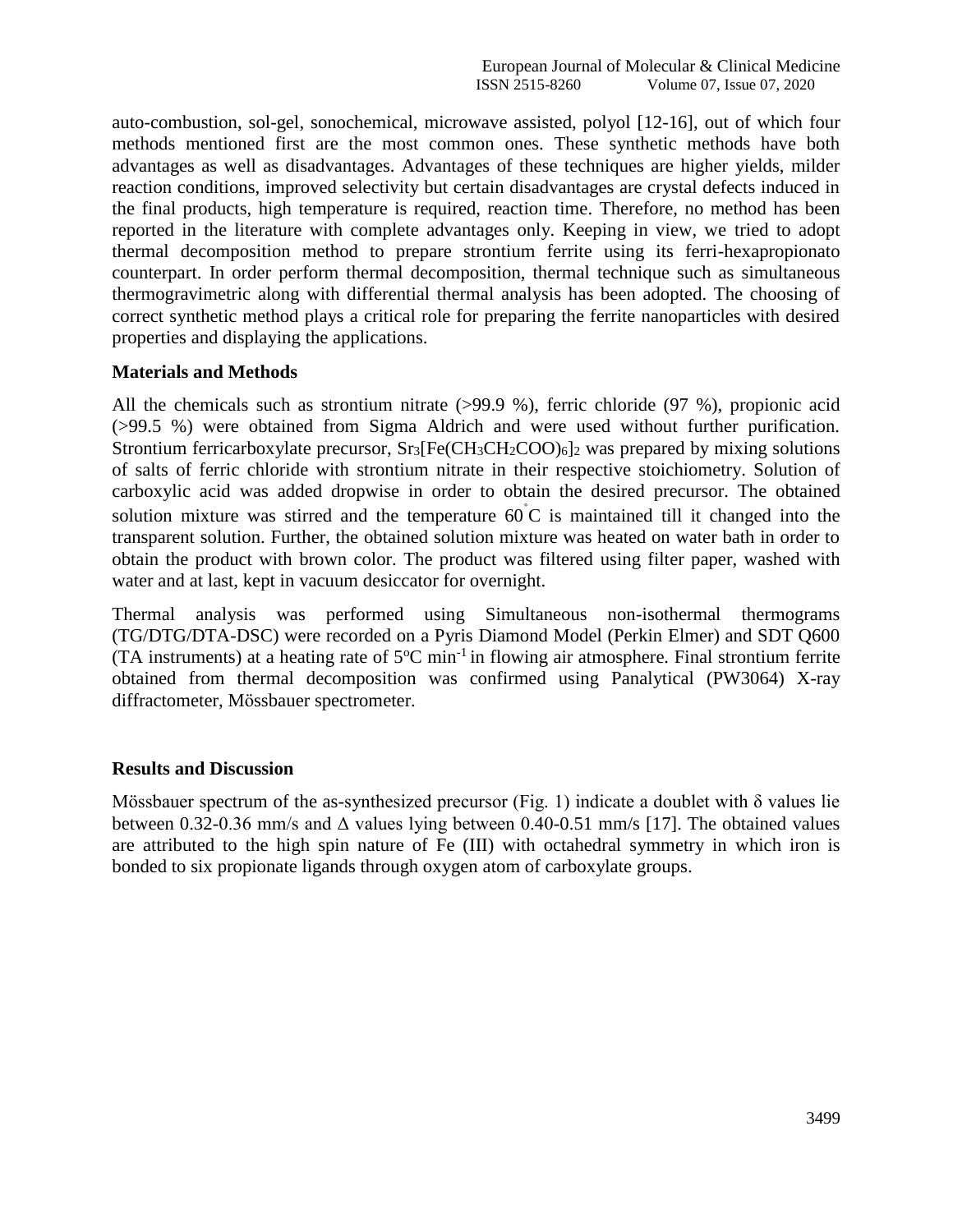

Fig. 1 Mӧssbauer spectrum of the as-synthesized precursor.

Figure 2 displays the simultaneous thermal curves of strontium hexa (propionato) ferrate(III) precursor in aerial atmosphere with heating rate of 10 °C per min. The precursor remains stable till 360°C of temperature, the dehydrated precursor undergoes an oxidative decay with loss in the weight of 45.66 % around 475 $\degree$ C revealing the formation of Fe<sub>2</sub>O<sub>3</sub> and strontium oxalate (calculated weight loss  $= 45.83\%$ ). Corresponding to this step, there exist a DTG peak and a strong exotherm centered at 400°C. The formation of  $\alpha$ -Fe<sub>2</sub>O<sub>3</sub> has been confirmed by analyzing the Mössbauer spectrum (Figure 3) of the obtained residue by calcining the precursor around 500°C. The central quadrupole doublet is observed that appears due to the nuclei of the ions present on the surface and the effective magnetic field associated with them. Mössbauer parameters (Table 1) are in agreement to those reported for  $\alpha$ -Fe<sub>2</sub>O<sub>3</sub> particles [13] with average particle size lies between 15-20 nm. At higher temperature (800°C), strontium oxalate decomposes to strontium carbonate. As heating continues, strontium carbonate and  $\alpha$ - Fe<sub>2</sub>O<sub>3</sub> undergo a reaction above  $800^{\circ}$ C to form Sr<sub>2</sub>Fe<sub>2</sub>O<sub>5</sub> as supported by a mass loss of 58.16 % (calc. loss= 58.80 %) and an exothermic region in DTA. The left product i.e.  $SrCO<sub>3</sub>$  in the final thermolysis step was treated with  $2N HNO<sub>3</sub>$  to get the pure final ferrite,  $Sr<sub>2</sub>Fe<sub>2</sub>O<sub>5</sub>$ , followed by repeated washings with distilled water. Based on the above observations, the proposed reaction pathway of aerial thermolysis for strontium hexa(propionato)ferrate(III) precursor is:

$$
Sr3 [Fe(CH3CH2COO)6] 2 \n475°C\n3SrC2O4 + α-Fe2O3 + gaseous products\n3SrC2O4 \n3SrCO3 + α-Fe2O3 \n800°C\n3SrCO3 + α-Fe2O3 \n800°C\n3SrCO3 + 3CO
$$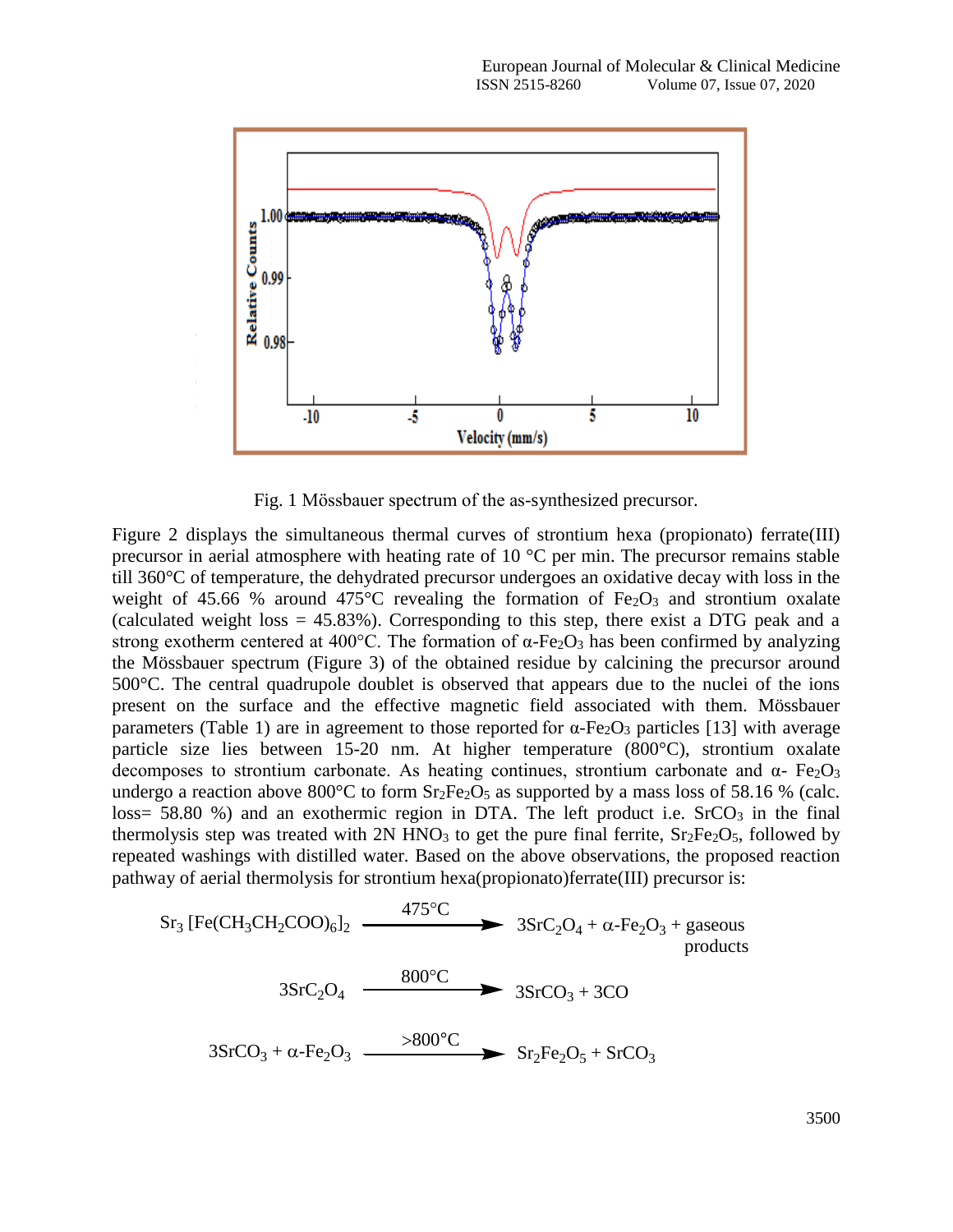

**Fig. 2 Thermolysis graph of strontium hexa(propionato) ferrate(III) precursor.**



**Fig. 3 Room temperature Mӧssbauer spectrum of the intermediate calcined at 500<sup>o</sup> C. Table 1. Mӧssbauer parameters of the intermediates and final products measured at 300K.**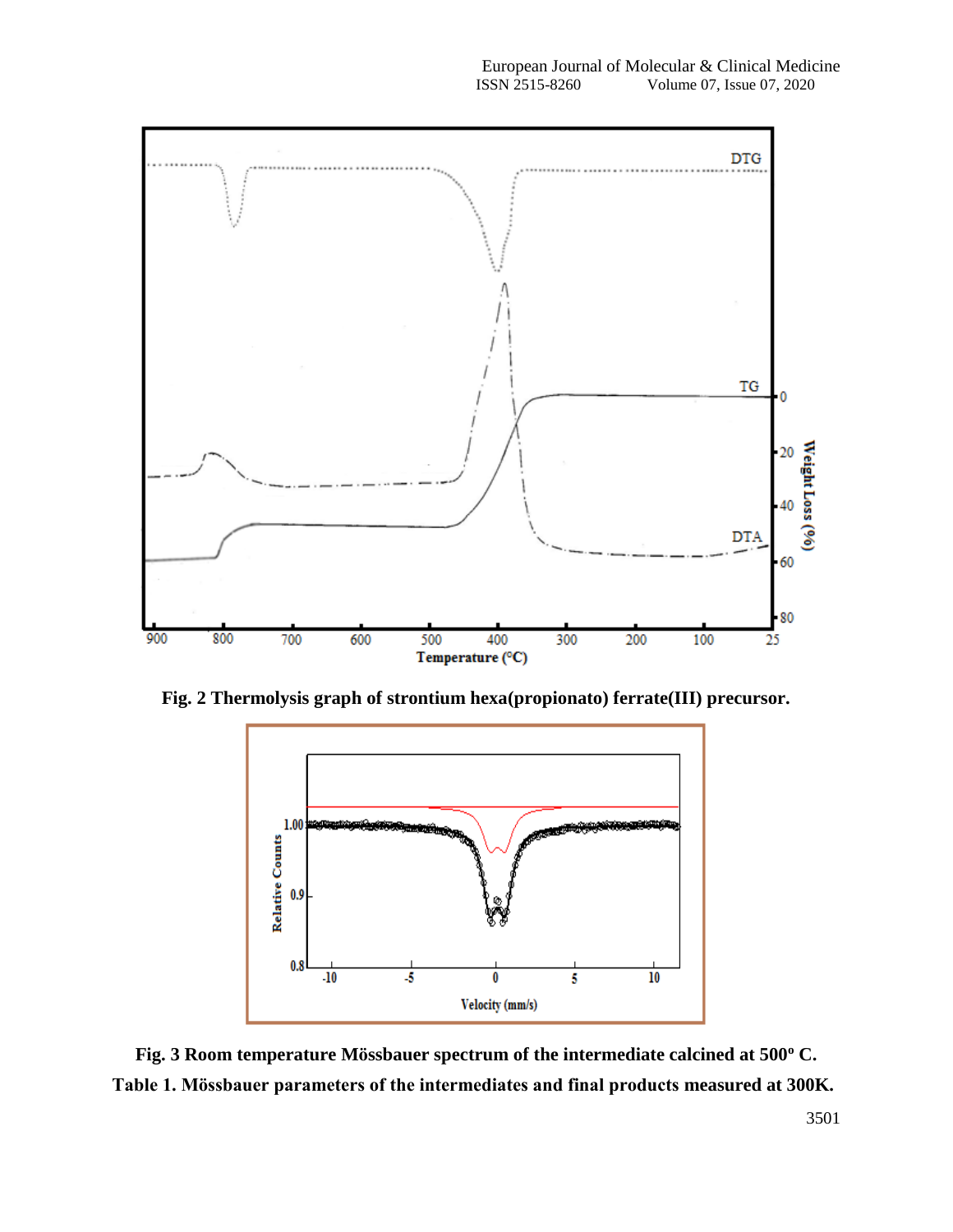European Journal of Molecular & Clinical Medicine<br>ISSN 2515-8260 Volume 07, Issue 07, 2020 Volume 07, Issue 07, 2020

| Temp. of<br><b>Calcination</b><br>$({}^{\circ}C)$ | $\delta^{\#}$<br>(mm/s) | Л<br>(mm/s) | $B^*$<br>(T) | Cationic $(Fe^{3+})$<br>distribution<br>(%) | <b>Assignment</b>                        |
|---------------------------------------------------|-------------------------|-------------|--------------|---------------------------------------------|------------------------------------------|
| 500                                               | 0.31                    | 0.76        | 49.8         |                                             | $\alpha$ -Fe <sub>2</sub> O <sub>3</sub> |
| 850                                               | 0.28                    | 0.47        | 48.7         | $46.5$ (oct)                                | $Sr2Fe2O5$                               |
|                                                   | 0.32                    | 0.39        | 46.7         | $35.9$ (tet)                                |                                          |
|                                                   | 0.14                    | 0.23        | $-C(D)$      | 17.6                                        |                                          |



Fig. 4 Room temperature Mӧssbauer spectrum of strontium ferrite.

The formation of the strontium ferrite has been proved by reporting Mossbauer spectrum (Fig. 4) at room temperature and analyzing Mӧssbauer parameters. The spectrum consists of two six line patterns super positioned on each other, also known as hyperfine sextets. The peaks seen in the sextet are both intense as well as broad that can be correlated to the nuclei of the inner ions and surface ions respectively of the nanoparticles. In spite of the fact, the latter will most likely contribute towards the sharing of effective magnetic fields and maybe isomer shifts as well as quadrupole splittings to the spectrum, the software fitted Lorentzian curves are sensibly acceptable. From the investigated spectrum, the Mӧssbauer parameters are deduced and given in Table 1. The shape of the Mössbauer spectrum resemble to that of the reported spectra [19].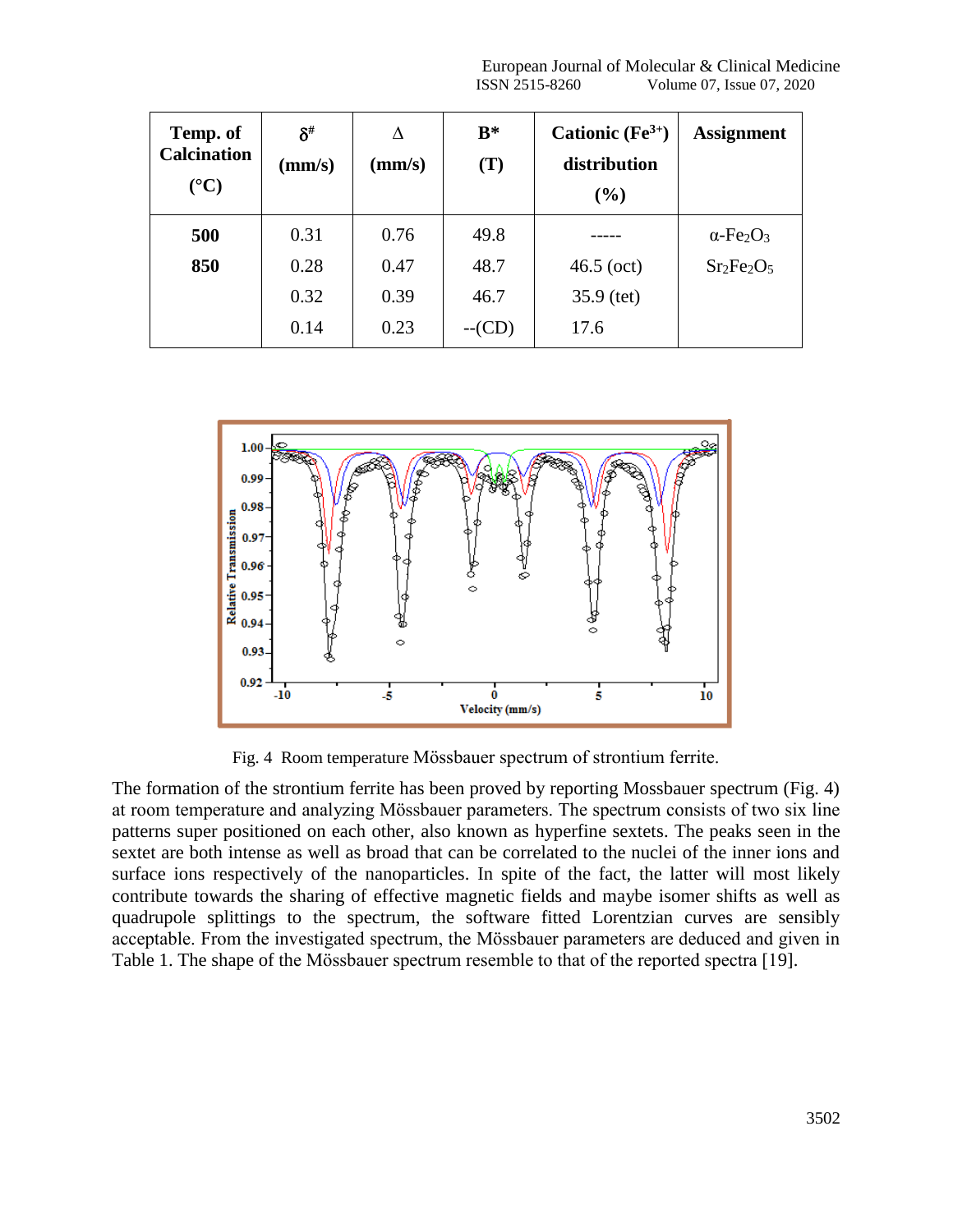

**Fig. 5 Powder XRD pattern of the as synthesized strontium ferrite.**

Powder XRD pattern (Fig. 5) displays different reflections indexed by respective miller indices (hkl values). All the broad peaks indicates their nanocrystalline nature of the formed ferrite. Further, it also confirmed the spinel type phase of the ferrite with Fd3M space group i.e. cubic structure. Further, the intensity of the prominent reflection peak of cubic and homogenous spinel ferrite at 311 plane can be distinguishable as a proportion of its extent of crystalline nature [20- 24].

## **Conclusion**

Thermolysis of strontium hexapropionato(III) ferrate precursor lead to the formation of strontium ferrite, confirmed by simultaneous thermal analysis (TG-DTG-DSC), Mӧssbauer study and Xray diffraction powder pattern. The process used proves to be advantageous as compared to the conventional methods, as improved yield of product was obtained with minimal crystal defects. The intermediates obtained during thermal decomposition process was confirmed by Mӧssbauer parameters and compared with the reported values, were found to be in agreement. X-ray diffraction pattern of strontium ferrite confirms the cubic spinel phase and nanocrystalline nature.

### **Acknowlegement**

The authors are thankful to Lovely Professional University, Phagwara for providing the laboratory and equipments during experiments performed.

## **References**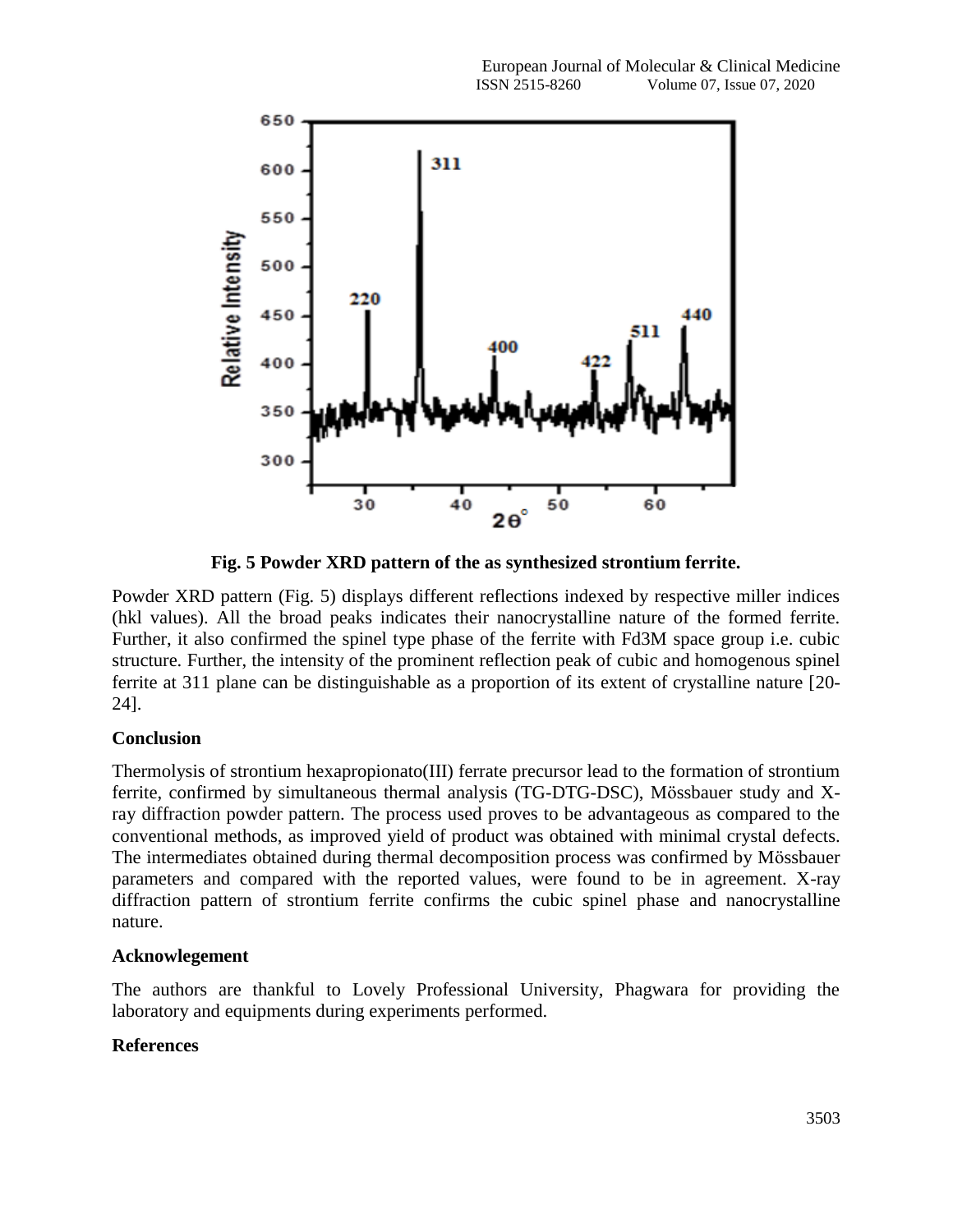1. Kefeni, K. K. Msagati, T. A.M. Mamba, B. B. Ferrite nanoparticles: Synthesis, characterisation and applications in electronic device. Materials Science and Engineering B 215 (2017) 37–55.

2. Gupta, V. K., Singh, L. P., Singh, R., Upadhyay, N., Kaur, S. P., & Sethi, B. (2012). A novel copper (II) selective sensor based on dimethyl 4, 4′(o-phenylene) bis (3-thioallophanate) in PVC matrix. *Journal of Molecular Liquids*, *174*, 11-16.

3. Electrochemical performance of zirconia/graphene oxide nanocomposites cathode designed for high power density supercapacitor

4. Mukherjee, R. (2020). Electrical, thermal and elastic properties of methylammonium lead bromide single crystal. Bulletin of Materials Science, *43*(1), 1-5.

5. Mukherjee, R., Lawes, G., & Nadgorny, B. (2014). Enhancement of high dielectric permittivity in CaCu3Ti4O12/RuO2 composites in the vicinity of the percolation threshold. Applied Physics Letters, *105*(7), 072901.

6.Wei, J., Zhang, X., Liu, Q., Li, Z., Liu, L. and Wang, J., Magnetic separation of uranium by CoFe2O<sup>4</sup> hollow spheres. Chemical Engineering Journal, 241 (2014) 228-234.

7. Ibrahim, I., Ali, I.O., Salama, T.M., Bahgat, A.A. and Mohamed, M.M., (2016) Synthesis of magnetically recyclable spinel ferrite (MFe2O4, M= Zn, Co, Mn) nanocrystals engineered by sol gel-hydrothermal technology: High catalytic performances for nitroarenes reduction. Applied Catalysis B: Environmental, *181*, pp.389-402.

8. Qu, X., Brame, J., Li, Q. and Alvarez, P.J., 2013. Nanotechnology for a safe and sustainable water supply: enabling integrated water treatment and reuse. Accounts of Chemical Research, *46*(3), 834-843.

9. Kefeni, K.K., Msagati, T.A., Nkambule, T.T. and Mamba, B.B., 2019. Spinel ferrite nanoparticles and nanocomposites for biomedical applications and their toxicity. *Materials Science and Engineering: C*, 110314.

10. Abraham, A.G., Manikandan, A., Manikandan, E., Vadivel, S., Jaganathan, S.K., Baykal, A. and Renganathan, P.S., 2018. Enhanced magneto-optical and photo-catalytic properties of transition metal cobalt  $(Co^{2+}$  ions) doped spinel MgFe<sub>2</sub>O<sub>4</sub> ferrite nanocomposites. *Journal of Magnetism and Magnetic Materials*, *452*, 380-388.

11. Luo, M., Dujic, D. and Allmeling, J., 2018. Modeling Frequency Independent Hysteresis Effects of Ferrite Core Materials Using Permeance–Capacitance Analogy for System-Level Circuit Simulations. *IEEE Transactions on Power Electronics*, *33*(12), 10055-10070.

12. Tian, Y., Yu, B., Li, X. and Li, K., 2011. Facile solvothermal synthesis of monodisperse Fe 3 O 4 nanocrystals with precise size control of one nanometre as potential MRI contrast agents. *Journal of Materials Chemistry*, *21*(8), pp.2476-2481.

13. Wongpratat, U., Maensiri, S. and Swatsitang, E., 2015. EXAFS study of cations distribution dependence of magnetic properties in Co1− xZnxFe2O4 nanoparticles prepared by hydrothermal method. *Microelectronic Engineering*, *146*, pp.68-75.

14. Masthoff, I.C., Kraken, M., Mauch, D., Menzel, D., Munevar, J.A., Saitovitch, E.B., Litterst, F.J. and Garnweitner, G., 2014. Study of the growth process of magnetic nanoparticles obtained via the non-aqueous sol–gel method. *Journal of materials science*, *49*(14), pp.4705-4714.

15. Flores-Arias, Y., Vázquez-Victorio, G., Ortega-Zempoalteca, R., Acevedo-Salas, U., Ammar, S. and Valenzuela, R., 2015. Magnetic phase transitions in ferrite nanoparticles characterized by electron spin resonance. *Journal of Applied Physics*, *117*(17), 17A503.